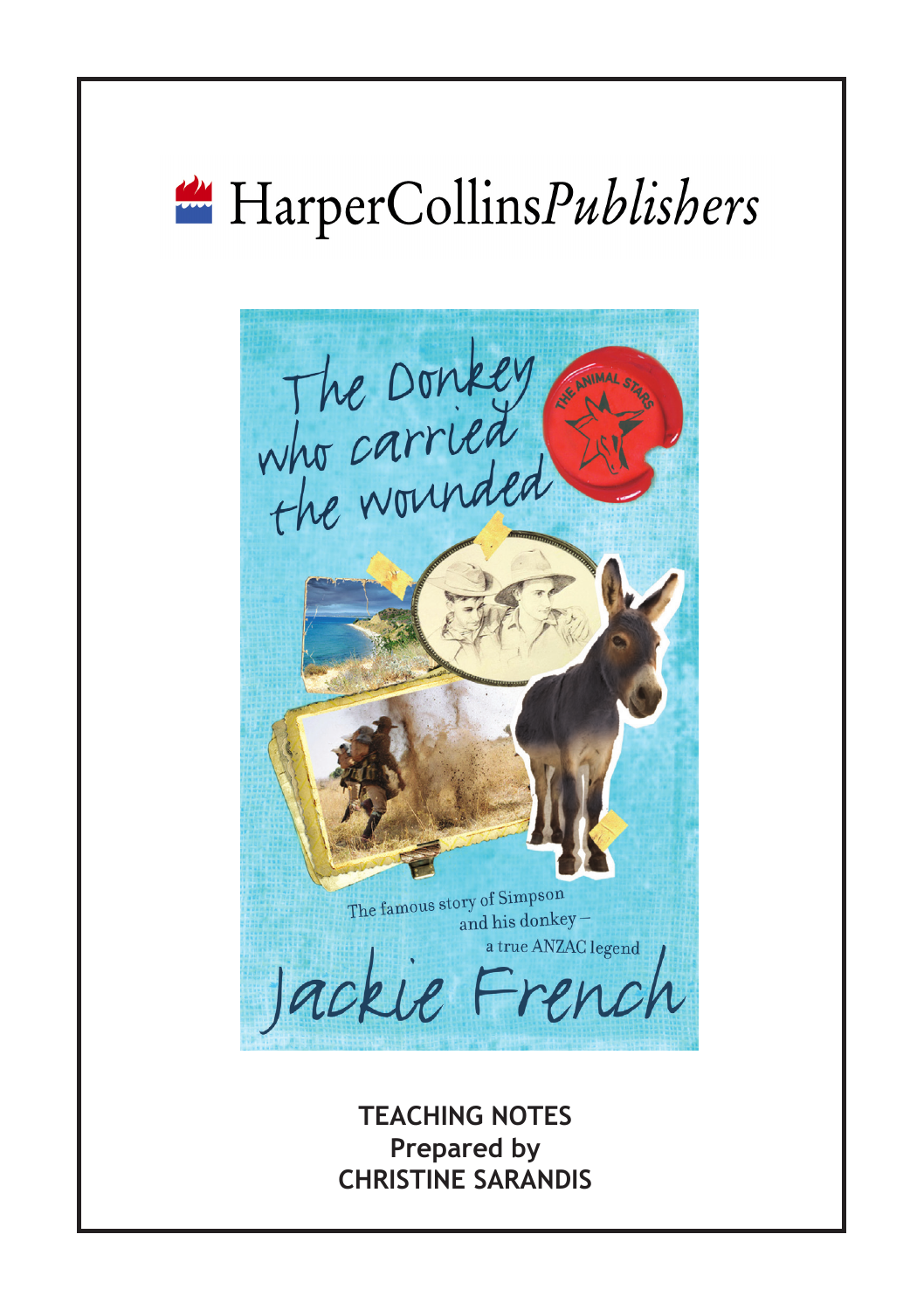# *The Donkey Who Carried the Wounded* **Animal Stars Number 4 by Jackie French**



#### **ISBN: 9780732288396 Publication date: April 2009 RRP: \$14.99**

#### **Contents:**

- **Book description**
- **About the author**
- **Pre-reading**
- **Characters**
- **Setting**
- **Timeline**
- **Themes**
- **How to use the activities and question**
- **Chapter questions and discussion points**
- **Author's Note**
- **Tasks**
- **Further related reading**
- **Research Web links**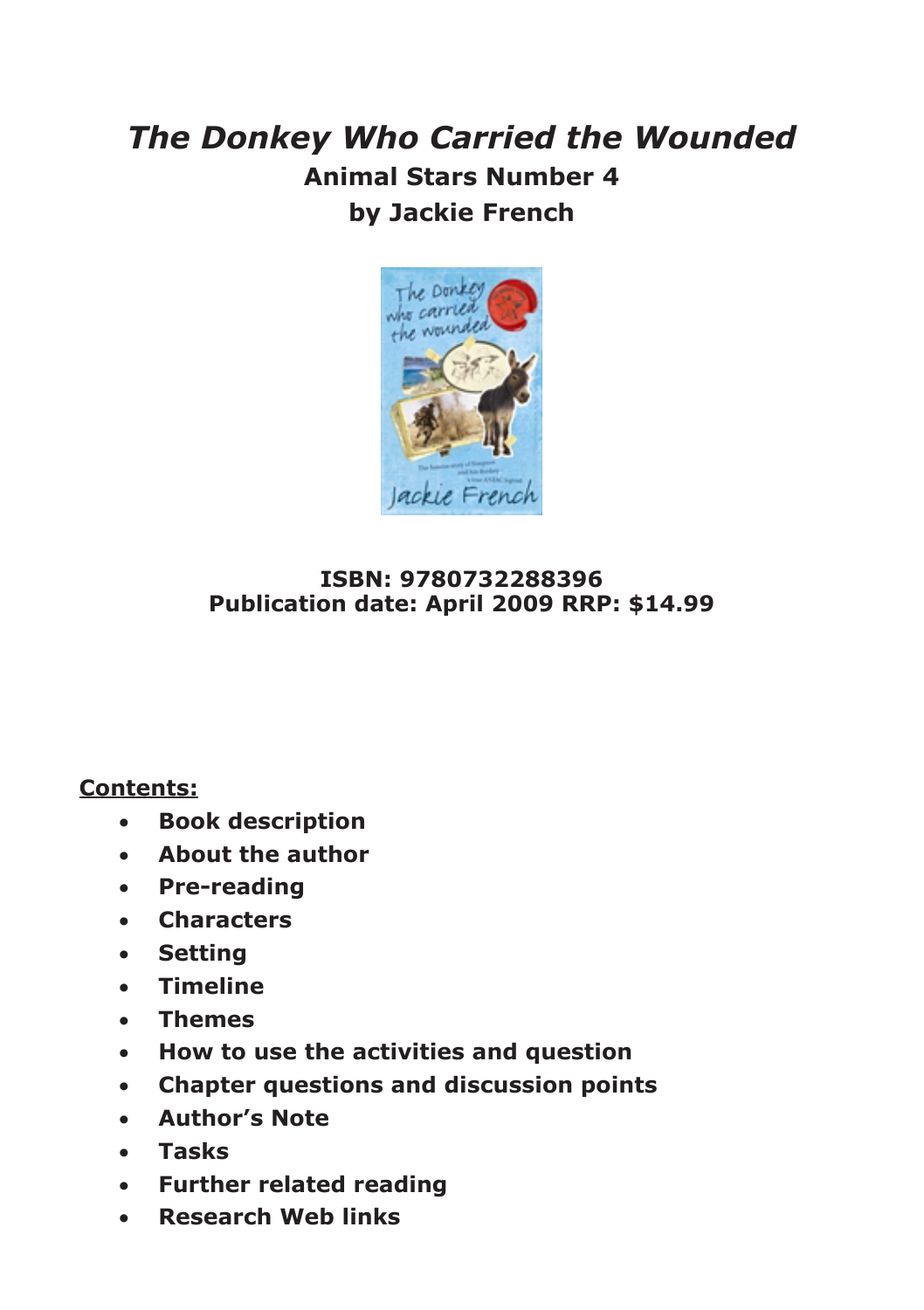#### **Book Description**

Most Australians know of Simpson and his donkey, who became heroes at Gallipoli, even among the Turkish forces. Few know where the donkey came from, or what happened to him after World War I. Or that another man carried on rescuing the wounded with the donkey after Simpson died.

This is the story of a small unassuming donkey. It's also the story of Gallipoli, of Jack Simpson, and New Zealander stretcher-bearer Richard Henderson, who literally took up the reins after Simpson's death. Exhaustively researched, it gives a new depth to our understanding of this story of Anzac heroism.

#### **About the author**

Jackie French is a full–time writer who lives near Braidwood in the Araluen Valley, NSW. In 2000, *Hitler's Daughter* was awarded the CBC Younger Readers' Award. *To the Moon and Back* won the Eve Pownall Award in 2005. *Pharaoh* and *The Shaggy Gully Times* were both shortlisted for the 2008 CBC Awards.

#### **Pre Reading**

- Brainstorm, take class notes and discuss what students know about World War 1, the Gallipoli campaign and the story of Simpson and his donkey.
- Read the author's dedication and discuss.

#### **Characters**

- Jack Kirkpatrick/'Simmo' Simpson and his family, Dad, Ma and Annie
- Orphan girl
- Lieutenant Gorman
- Lieutenant General Birdwood
- the donkey, Neddy
- the donkey, Duffy
- the donkey, Oueen Elizabeth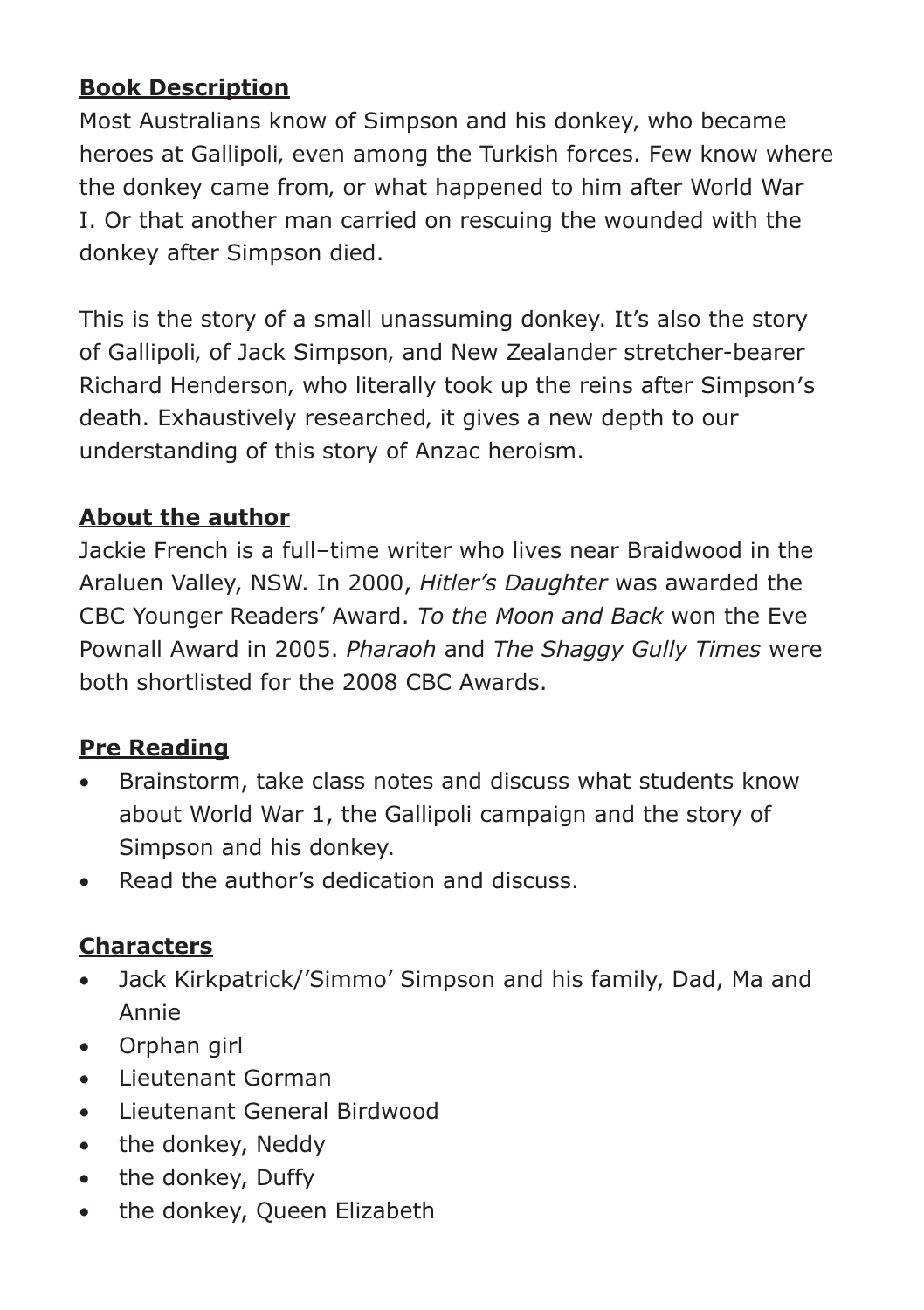- Captain Evans, Commander of the Indian field ambulance
- Corporal Smithy
- Padre
- Maurice Mahney
- Teddy Langoulant
- Richard Henderson
- Dimitri
- Kyria Calliope
- Creon

#### **Setting**

- South Shields, England
- Lemnos Island, Greece
- Gallipoli, Turkey

#### **Time-line**

- Jack' was only in Gallipoli for 24 days before he was shot and killed, but the impact that he had was so profound that he became a heroic symbol of the Anzacs' bravery.
- The duration of the entire Gallipoli Campaign was approximately eight months, and in that short amount of time, 33,000 Allies had been killed. 78,000 were wounded. 8,000 were missing. There were about 7,600 dead and 13,855 wounded and missing Australians. (ref: pg. 192).

## **Themes**

- duty
- bravery
- conflict
- mateship/friendship
- companionship and unity between man and animal
- loyalty
- suffering
- humility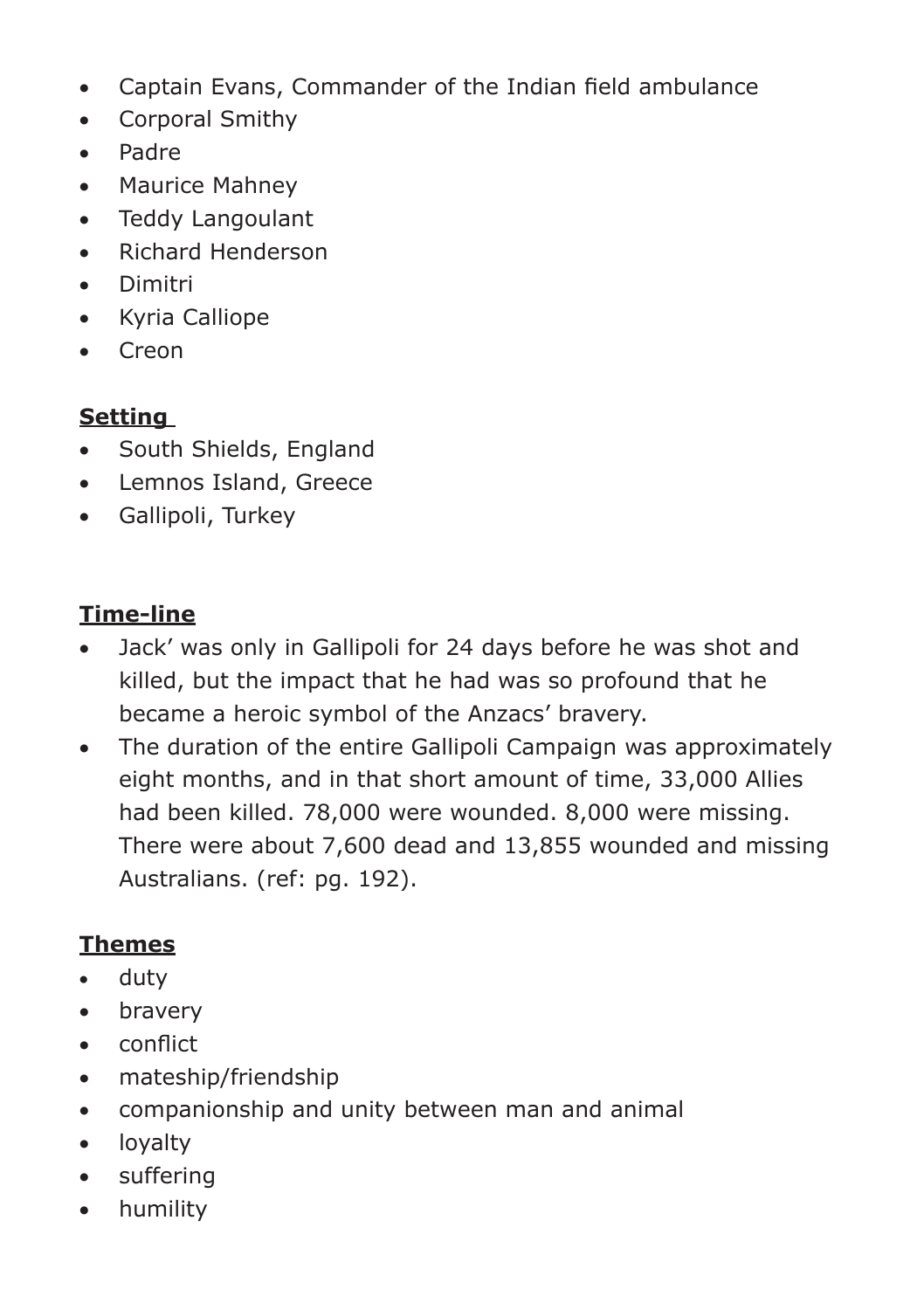## **How to Use the Activities and Question**

Below are suggested activities for use alongside specific parts of the novel. It is not suggested that you use all of the following questions or activities, rather that you alter tasks and select activities best suited to your class.

# **Chapter Questions and Discussion Points**

#### **Prologue**

- What did you learn about Jack in this section of the novel?
- From Jack's thoughts about Neddy, write a description of the donkey's characteristics.
- How did Jack define or justify his decision to give the orphan girl a ride on Neddy and what does this say about him?

## **CHAPTER 1**

• What sort of life did the donkey experience on Lemnos Island?

# **CHAPTER 2**

• Describe how the donkey's life suddenly took a new turn.

# **CHAPTER 3**

• What did the donkey remember as the boat carried him away from his home?

- What did you learn about Jack's life between 1904 in England up until 1915 when he was in the army?
- Why had Jack kept his real name a secret when he enlisted in the army?
- What was Jack's departing impression of Lemnos?
- Describe the rumour regarding the ships' apparent destination.
- Despite the Lieutenant's message to the sailors, what did Jack expect in Gallipoli?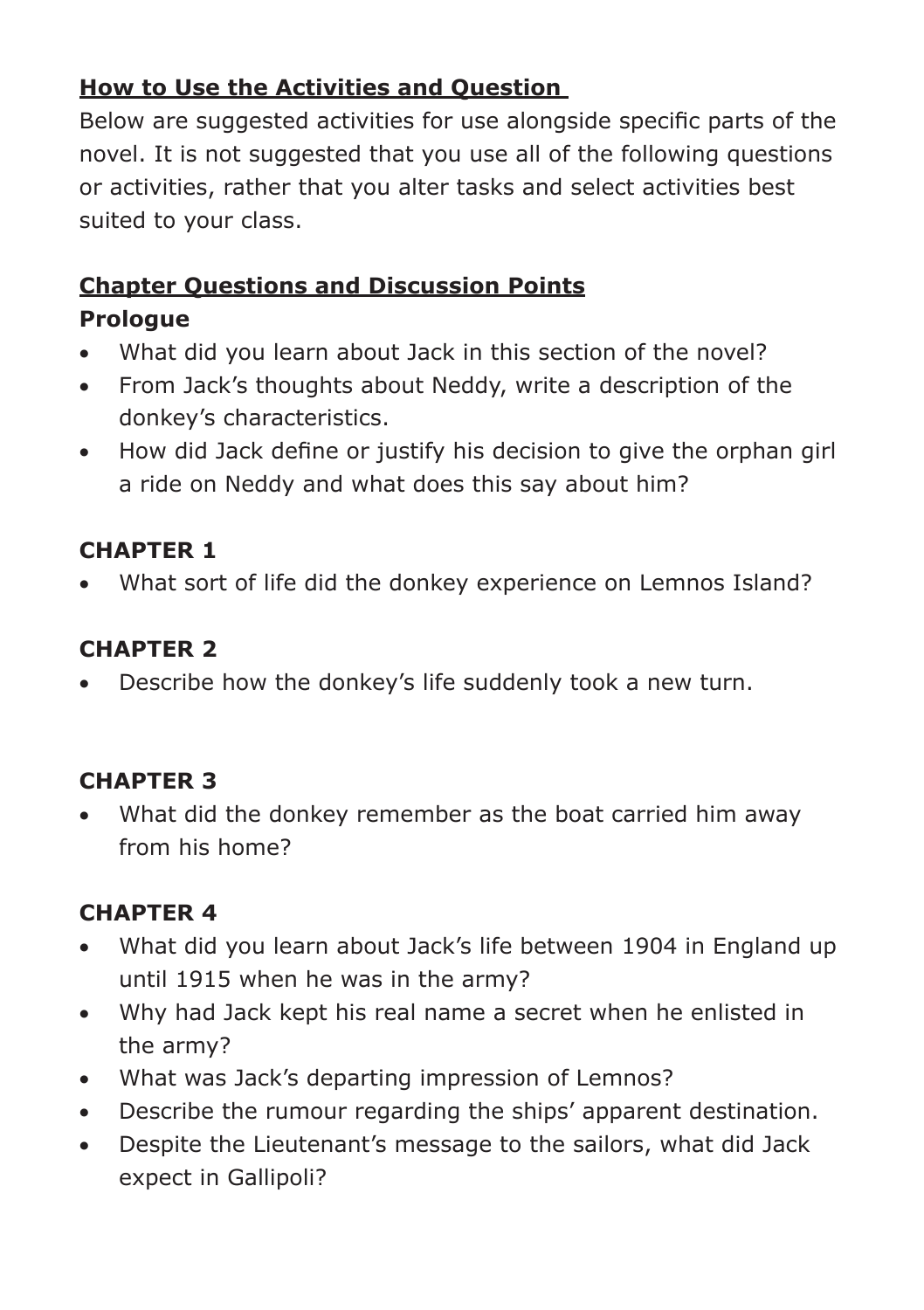- Describe the scene as the *HMAS Ribble* approached the shore of Gallipoli.
- Why didn't Jack have any *'time to feel'*?
- What 'crazy' memory did Jack ponder as the boat entered Gallipoli harbour?

## **CHAPTER 6**

After he was thrown overboard, which thoughts gave the donkey the strength needed to make it to shore?

## **CHAPTER 7**

- From what did Jack gain strength after he made it safely to the beach?
- Analyse the situation revealed in the following words: *'No more splints. He glanced around, trying to find something to use instead. Driftwood? No that had been used up too. Finally he grabbed some dead bloke's bayonet. Funny he thought. Use the dead's leftovers to save the living.'*
- Consider Jack's thoughts as he did his best to rescue the wounded: *'What flaming drongo, [thought Jack, licking his dry lips, tasting the tin of the other men's blood] decided to send men into battle in a place with no fresh water? What stupid sod decided to send them into hell where the enemy controlled the heights?'*
- How did Jack and his fellow soldiers view the officers and generals commanding them?
- What was Jack's assessment of the first day in Gallipoli?

- What made Jack accept the fact that he didn't have a fellow man working alongside him as a stretcher-bearer?
- Discuss the significance of the names that the soldiers gave to different aspects of the landscape in Gallipoli.
- As Jack assessed his situation and attended another wounded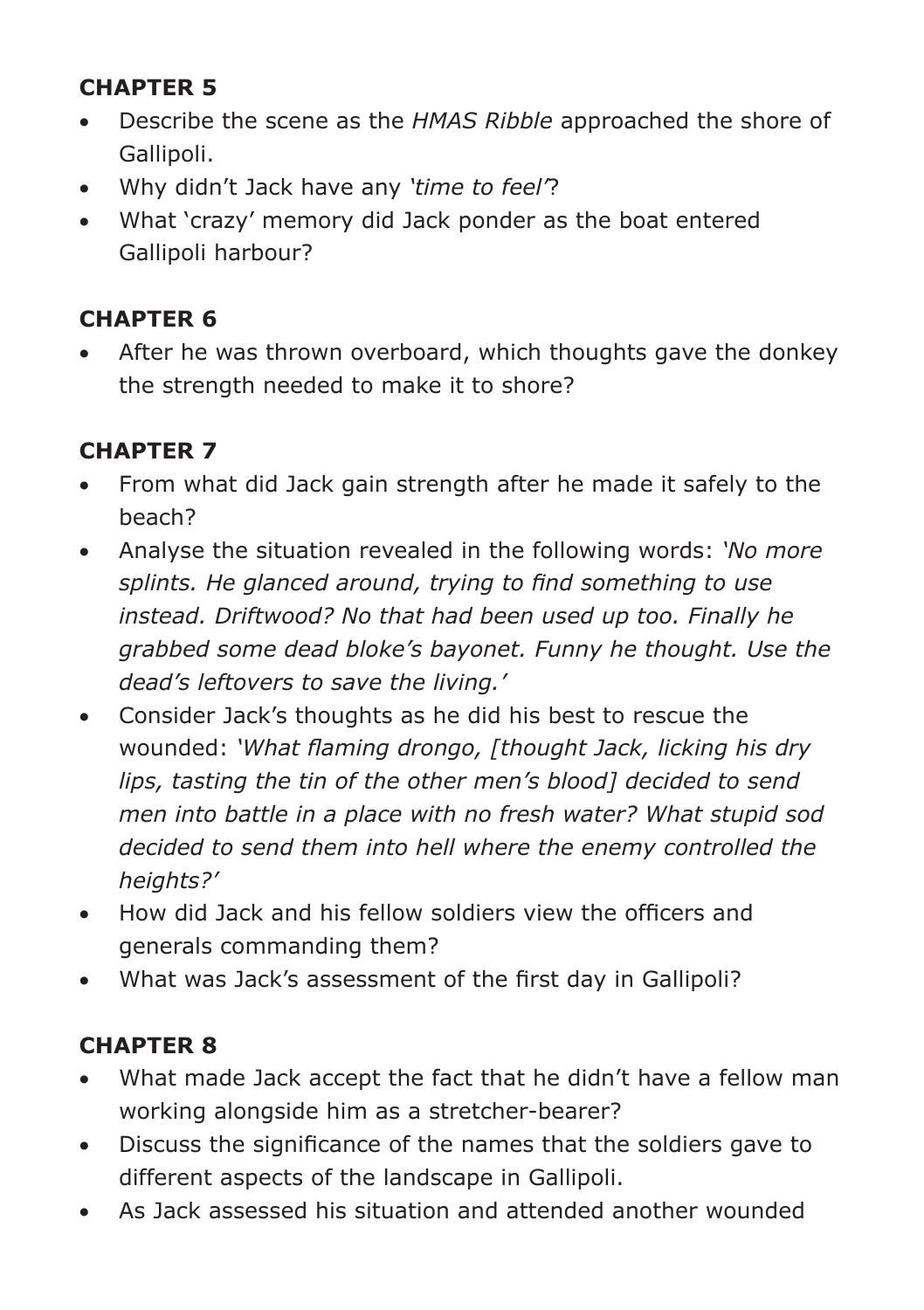soldier, how did he hope his own death would be? Discuss.

- What did Jack resolve to do after a dying soldier gave him a letter to send home?
- Describe Jack's first encounter with the donkey.

#### **CHAPTER 10**

• Describe how Jack learnt of the donkey's origins.

#### **CHAPTER 11**

• What was it about Jack's behaviour, combined with the donkey's memory that encouraged it to be tethered and led?

## **CHAPTER 12**

- How did the donkey get his name?
- What memories were aroused by Jack's close proximity to the donkey?
- How did Jack try and block out some of the pain he was experiencing on the battlefields and what triggered this behaviour?

## **CHAPTER 13**

• What sight gave the English Lieutenant hope and the chance to think he might survive?

## **CHAPTER 14**

• Describe Jack's feelings as he led Duffy along for the first time carrying a wounded soldier.

- What new feelings did the donkey experience with Jack working alongside him?
- For the donkey, which of Jack's actions felt 'best of all'?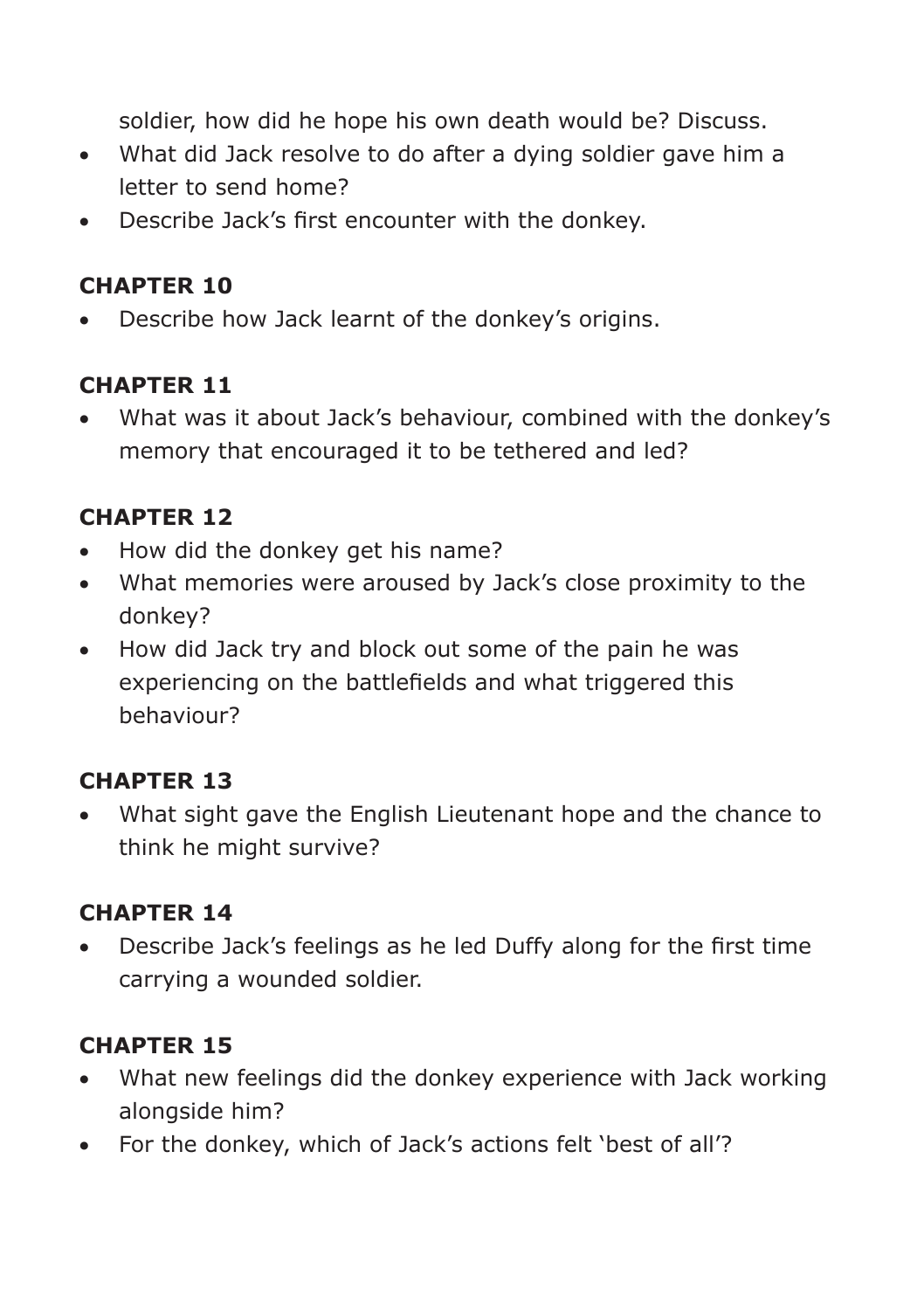• Why do you think Hasan chose not to shoot Jack, the donkey and the wounded soldier, when he first had the chance?

## **CHAPTER 18**

- Describe why Jack felt that he was ill prepared to deal with the carnage he saw around him.
- Why didn't Jack want to cross paths with Sergeant Hookway?

## **CHAPTER 19**

- What did the donkey notice about Jack's movement that was different to that of the other men?
- How did the donkey become an official member of the unit?
- For the first time in his life, what made the donkey decide to do anything for the man?

#### **CHAPTER 20**

- Which scent brought the 'comfort of [Jack's] childhood' back?
- What did the letters LMF represent and how did a person receive this label?
- What made Jack take pity on the boy who'd shot himself in the foot?
- What reason did Billo give for his actions?

## **CHAPTER 21**

- What was the one thing in 'this strange dug-and-shot-up world' that the donkey actually enjoyed?
- How did the new donkey get her name?
- How did the presence of Queen Elizabeth alter Duffy's workload?

- How were the two donkeys different and in what way were those differences of benefit to Jack?
- Upon what did Jack reflect after Queen Elizabeth's death?
- Why did Jack accept and even embrace the fact that he burnt his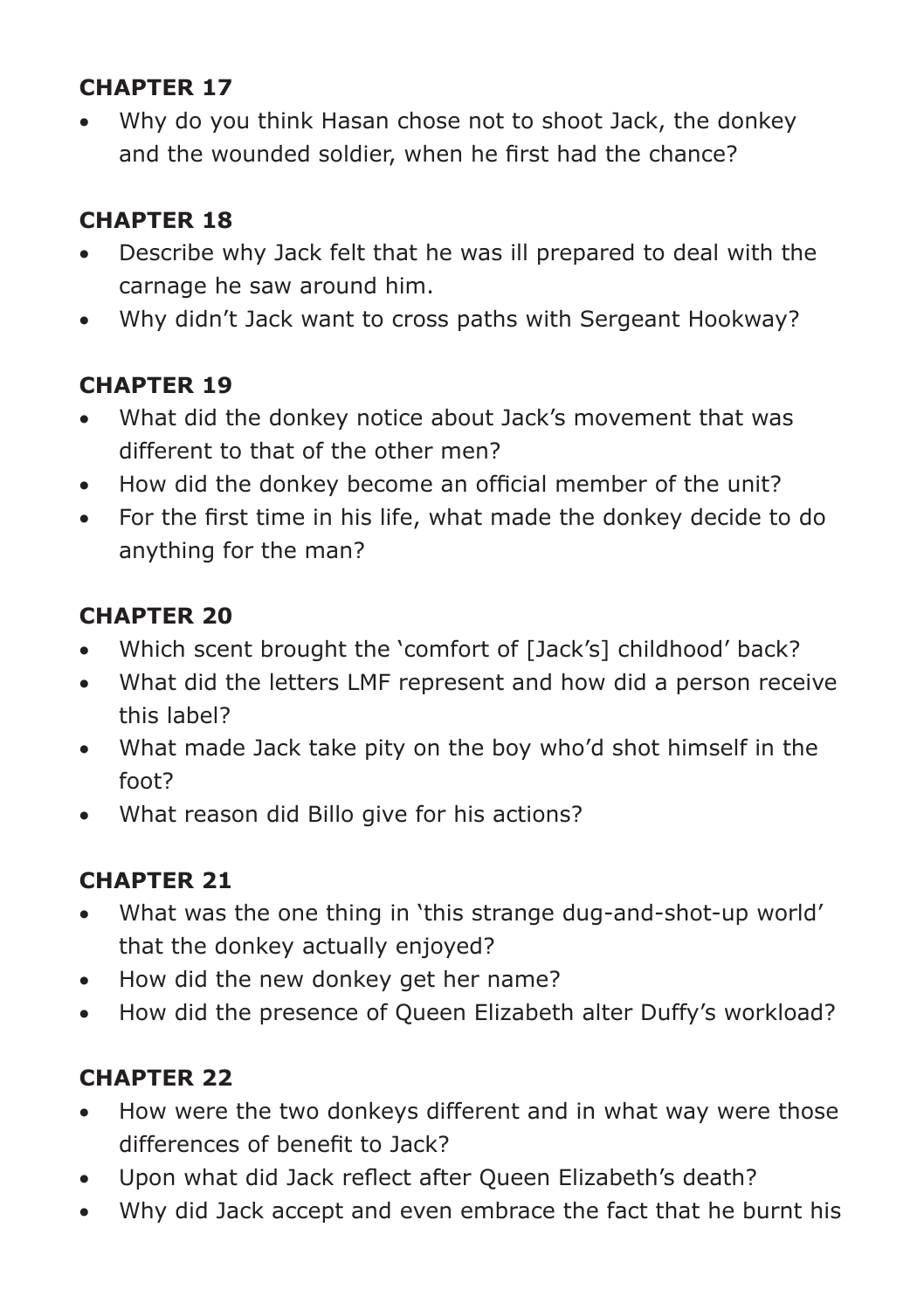throat while drinking tea?

• Why did the donkeys' response to Queen Elizabeth's death somehow comfort Jack?

# **CHAPTER 23**

- As Jack and the donkey carried another wounded soldier through the war zone, what feelings did Jack find it hard to suppress, despite his desire to do so?
- Why did Jack react angrily when Tom rode Duffy up the path?

## **CHAPTER 24**

- What was Jack's opinion of the wounded officer, especially when he offered him a gold sovereign, and what thoughts did the officer regret sharing with Jack?
- How did Jack misconstrue the officer's intentions?

## **CHAPTER 25**

- What did Jack find comforting and feel grateful for amidst the dreadful hardship of his situation?
- Describe the degree of comfort Jack gained from Duffy's loyalty and companionship when things were at their worst.

## **CHAPTER 26**

• Interpret the thoughts going through Hasan's mind just before he shot Jack.

## **CHAPTER 27**

• Describe Jack's own thoughts just before he was shot and killed.

- What did the donkey think of the men's response to Simmo's death?
- Discuss the comparison Duffy made between his own mother and the Man with Kind Hands.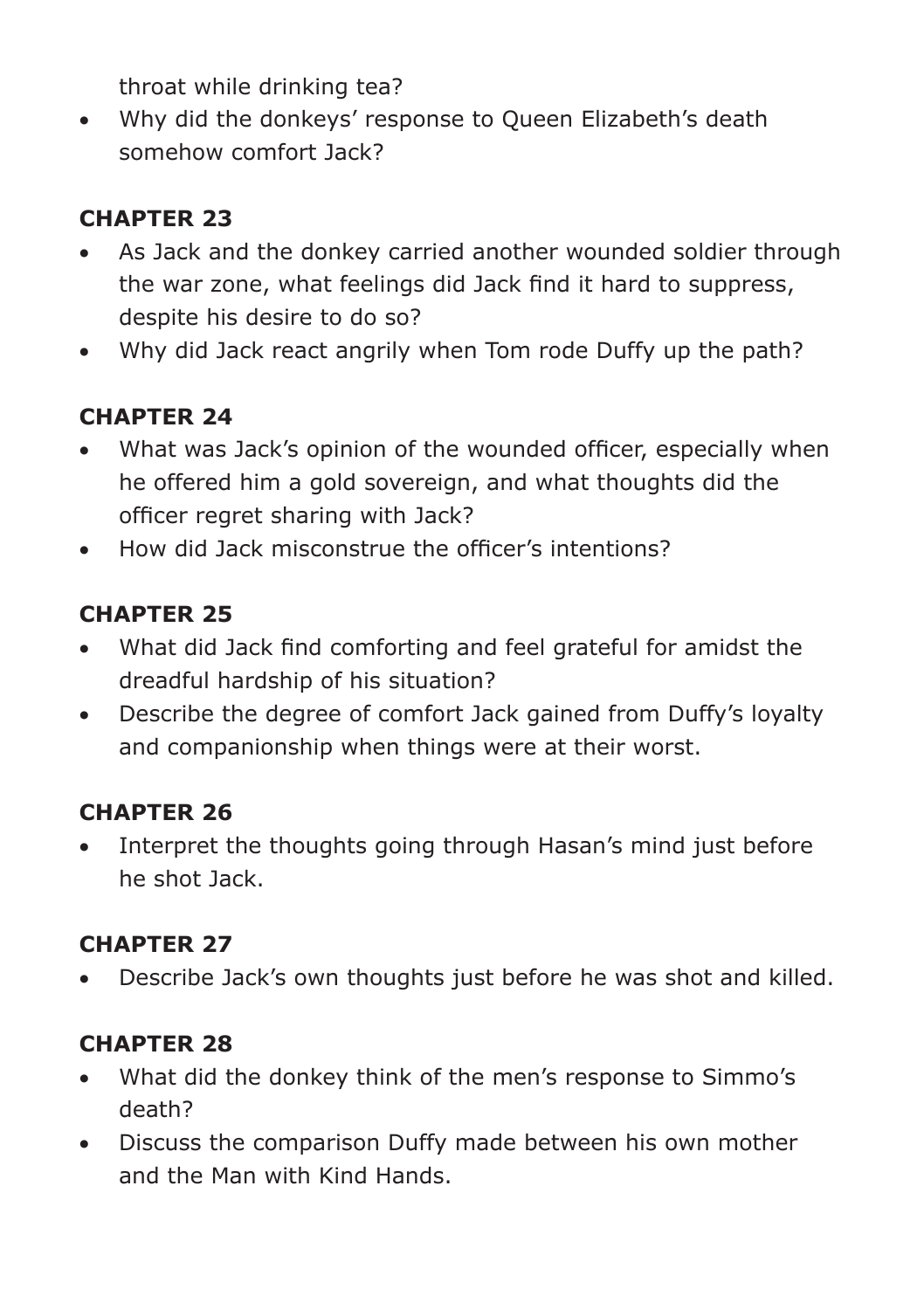- How does our knowledge that Jack is dead affect the reading of his mother's letter? (Ref. Author's notes pg. 178 regarding the authenticity of the letter's source).
- What impact, if any, is achieved by fact that the letter was actually written before Jack died?

## **CHAPTER 30**

- According to Richard Henderson, what was the main reason for the truce at Anzac Cove?
- What proved to be a greater threat to the soldiers than bullets?
- Why did Richard hesitate before helping a wounded Turk?
- On the day of truce, interpret the Turkish officer's words *'Smiling may you go, and smiling come again.'* pg. 134
- How did the sight of Duffy encourage Richard to move forward and take on the work that Simpson had done?

# **CHAPTER 31**

• Despite the donkey's grief, how did Henderson provide him with some comfort?

## **CHAPTER 32**

• Why might some of the soldiers at Gallipoli have called Henderson 'Simmo', even after Jack had died?

# **CHAPTER 33**

• In comparison with the Gallipoli campaign, how successful was the evacuation?

## **CHAPTER 34**

• During the evacuation, what encouraged Duffy to board the boat?

# **CHAPTER 35**

• Once on Lemnos Island, why did the donkey feel a need to escape?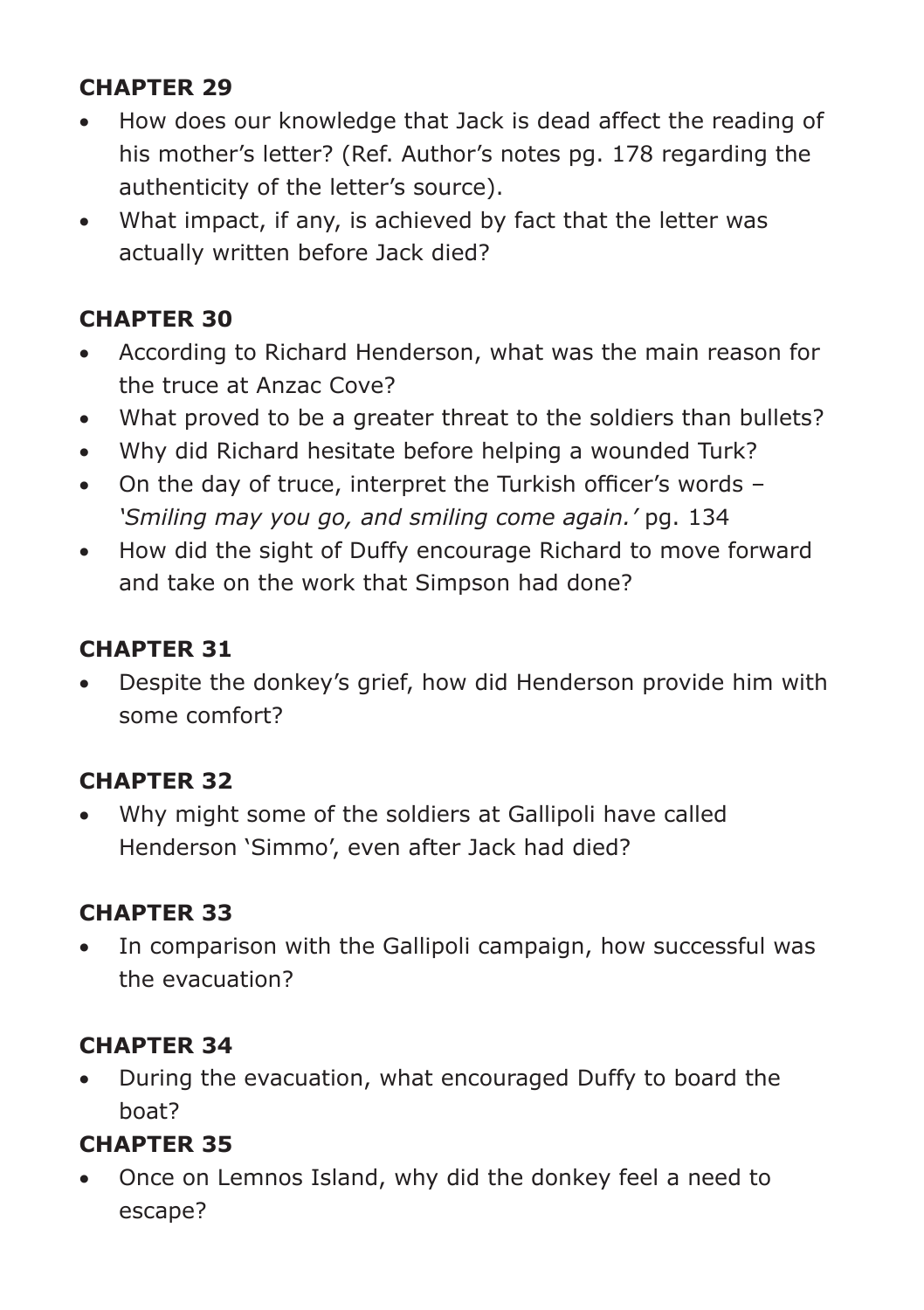What made the donkey feel strangely content after he carried the midwife to deliver a baby?

## **CHAPTER 37**

Explain how Kyria Calliope, the midwife, became the new owner of the donkey.

## **CHAPTER 38**

- Analyse the donkey's new role in helping Kyria Calliope and compare it with his previous life on Gallipoli.
- How similar or different was the relationship between the donkey and all of the following people: Dimitri, Kyria Calliope, Jack and Henderson?

## **Author's Note**

- Read the section at the back of the book and discuss how the impact this information has on your reading of the novel.
- Describe the difference between fiction and fact and give an opinion on the historical fiction genre.
- After reading the section of Author Notes, choose one of the following topics to research and prepare a report or project; the project could be in the form of a collage or artwork, an oral presentation, a PowerPoint presentation, or a Word document.
	- 1. Historical accuracy in fiction.
	- 2. WWI and the separate battles named in the novel.
	- 3. The different perspectives of the Anzac and the Turkish soldiers.
	- 4. The incompetence and stupidity of the strategy and campaigns.
	- 5. The evacuation from Gallipoli.
	- 6. The fictional beginning and ending to the story.
	- 7. Bravery of the stretcher bearers.
	- 8. Anzac heroes.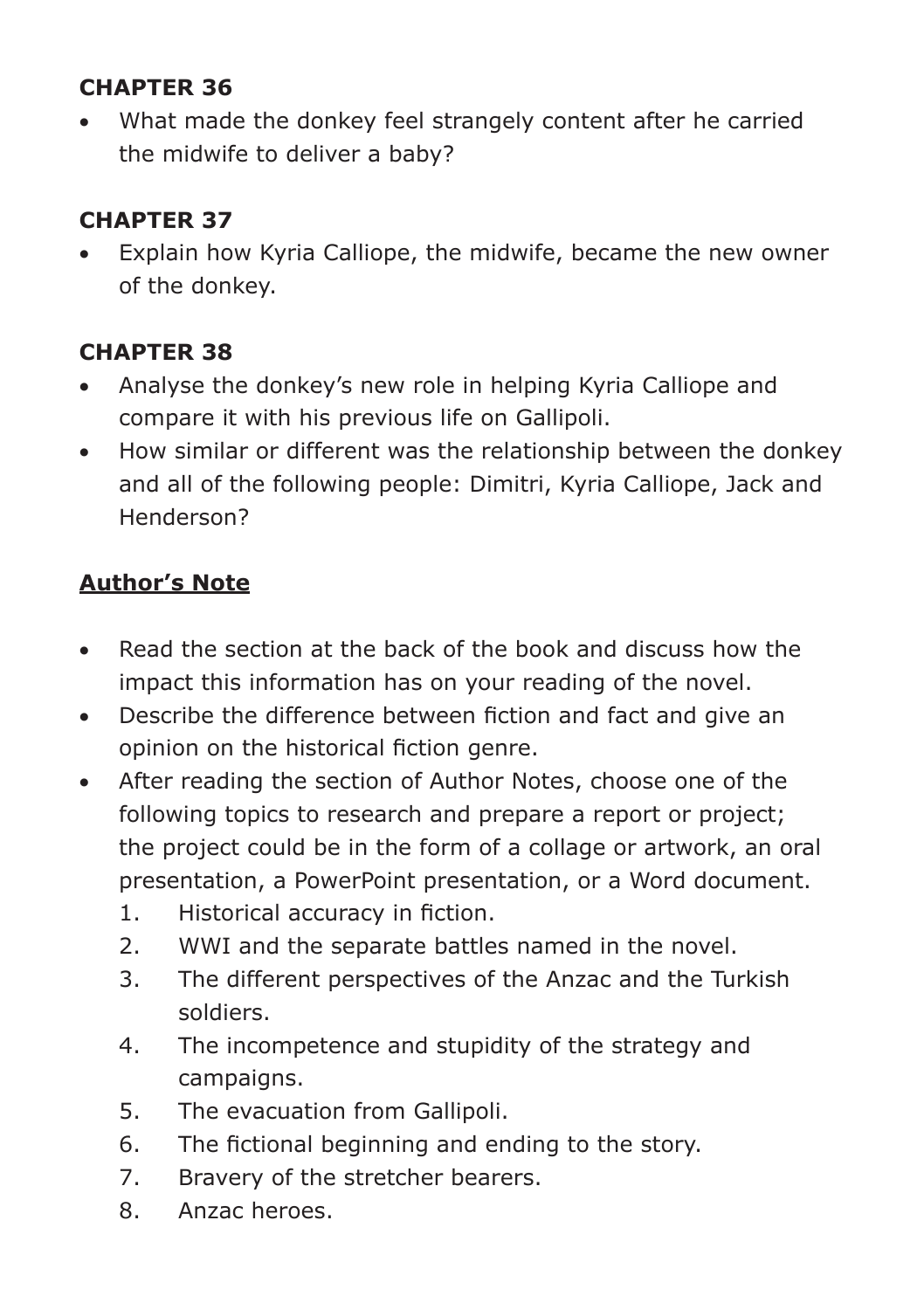- 9. The significance of the pine tree and it's commemorative symbolism.
- 10. The memorial at Anzac cove analyse the meaning behind the words that are inscribed on the memorials in Anzac Cove and Canberra.

#### **Tasks**

- Jack and Richard Henderson 'do their duty', despite the danger. Discuss other times and other places where it might be your duty to do something you are afraid of or dislike. Think of 'large duties' like war or fighting bushfires, but also 'small duties' that you might owe to family or friends.
- Describe a time when you have felt very close to an animal. Include examples of how animals show their love and loyalty towards people. See if you can find out about other situations in which animals have behaved remarkably as a sign of their loyalty and dedication to their owner or carer. Now describe the relationship between Jack and Duffy.
- Produce a collage using torn paper that represents your impression of one aspect or part of the novel. Write a short commentary explaining your work.
- How does the realism and horror of the soldiers' situation affect your understanding of this historical event? Write your answer using evidence from the text.
- Write the letter that Jack might send to his mother and sister, explaining the reality of his daily life and his relationship with Duffy.
- Read the author's notes on the songs in the book (see pg. 202). Research the place of songs in wartime and write a short piece on their placement in the novel. Compose a song written by the other soldiers to commemorate Jack's death, describing all that he had meant to them.
- In your own words, write and perform a monologue taking the part of either Jack or Duffy to describe one of the scenes in the novel.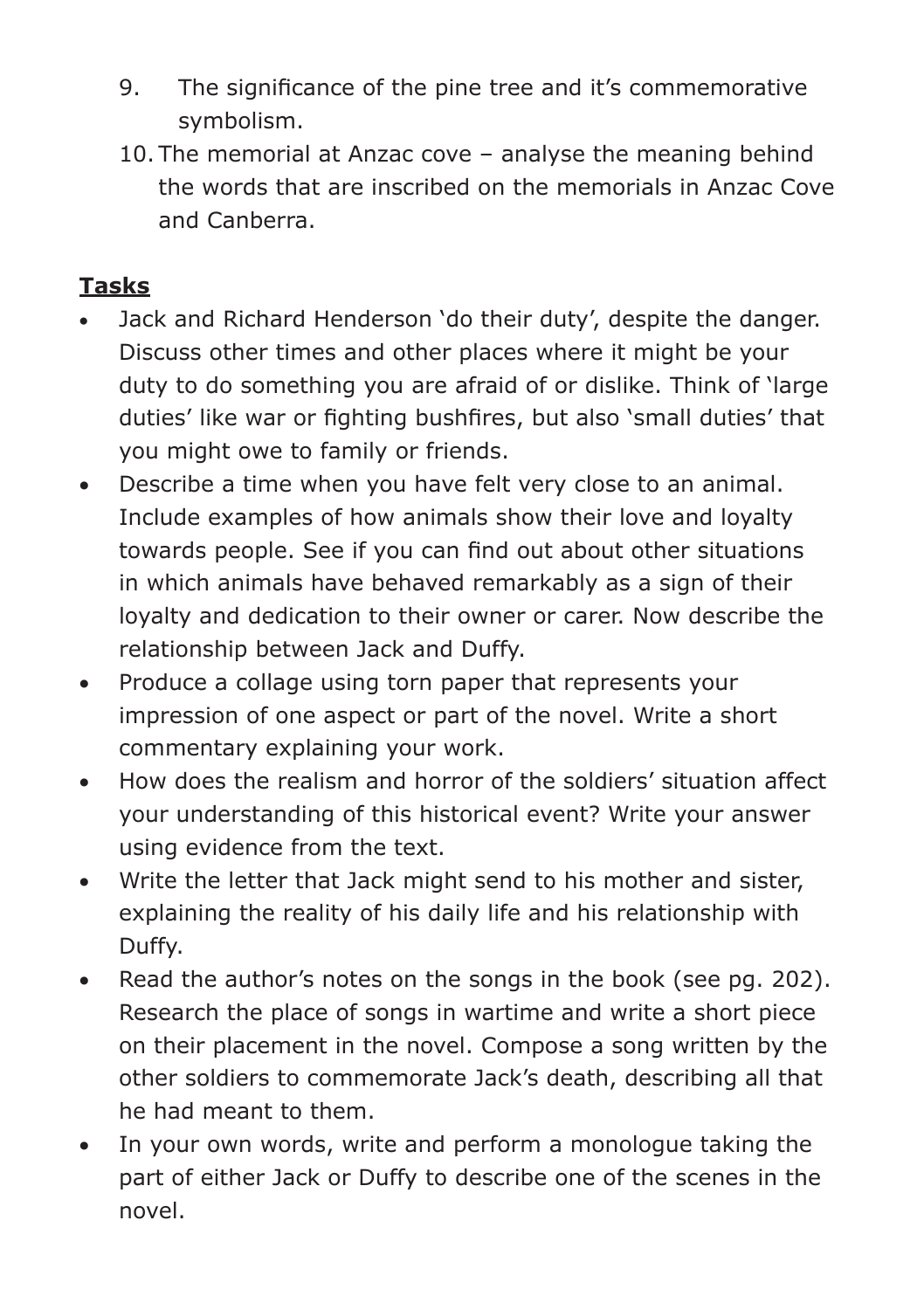- Research and describe the role of a number of different people in a war zone such as religious ministers, cooks, soldiers, doctors, etc.
- Find out about the condition known as shell shock or combat stress and give a descriptive speech about it to the class. [http://en.wikipedia.org/wiki/Combat\\_stress\\_reaction](http://en.wikipedia.org/wiki/Combat_stress_reaction)
- Consider the different perspectives of the Turkish and Anzac soldiers. Working with a partner, write a script to present two soldiers' opinions on their country's participation in the war, their possible lack of choice in enlisting and their experience on the front line. Present your script to the class in the form of a dialogue.
- Why do you think soldiers like Jack were asked to tick boxes on postcards to be sent home to their loved-ones? Create a postcard with an illustration on one side and text on the other, like the ones the soldiers were forced to use.
- Paint or draw a picture to depict the scene of the evacuation. (See pg. 146)
- Fictional beginning and ending to the story as the writer, how might you have written these parts to the story?
- Explain why the Indians bestowed this name upon Jack Bahadur  $=$  bravest of the brave?
- Make the Anzac biscuits using the recipe on pg. 199.
- Using the links below as well as information found in your library, create a project about the donkey using any presentation style you like. You could include information about donkey characteris tics, behaviour and temperament, as well as general information on their diet and other essential needs.

<http://www.donkeywelfare.com.au/contact.html>

http://www.carinyapark.net/main/page\_about\_about\_miniature [mediterranean\\_donkeys.html](http://www.carinyapark.net/main/page_about_about_miniature_mediterranean_donkeys.html)

<http://www.donkeysocietynsw.org.au/>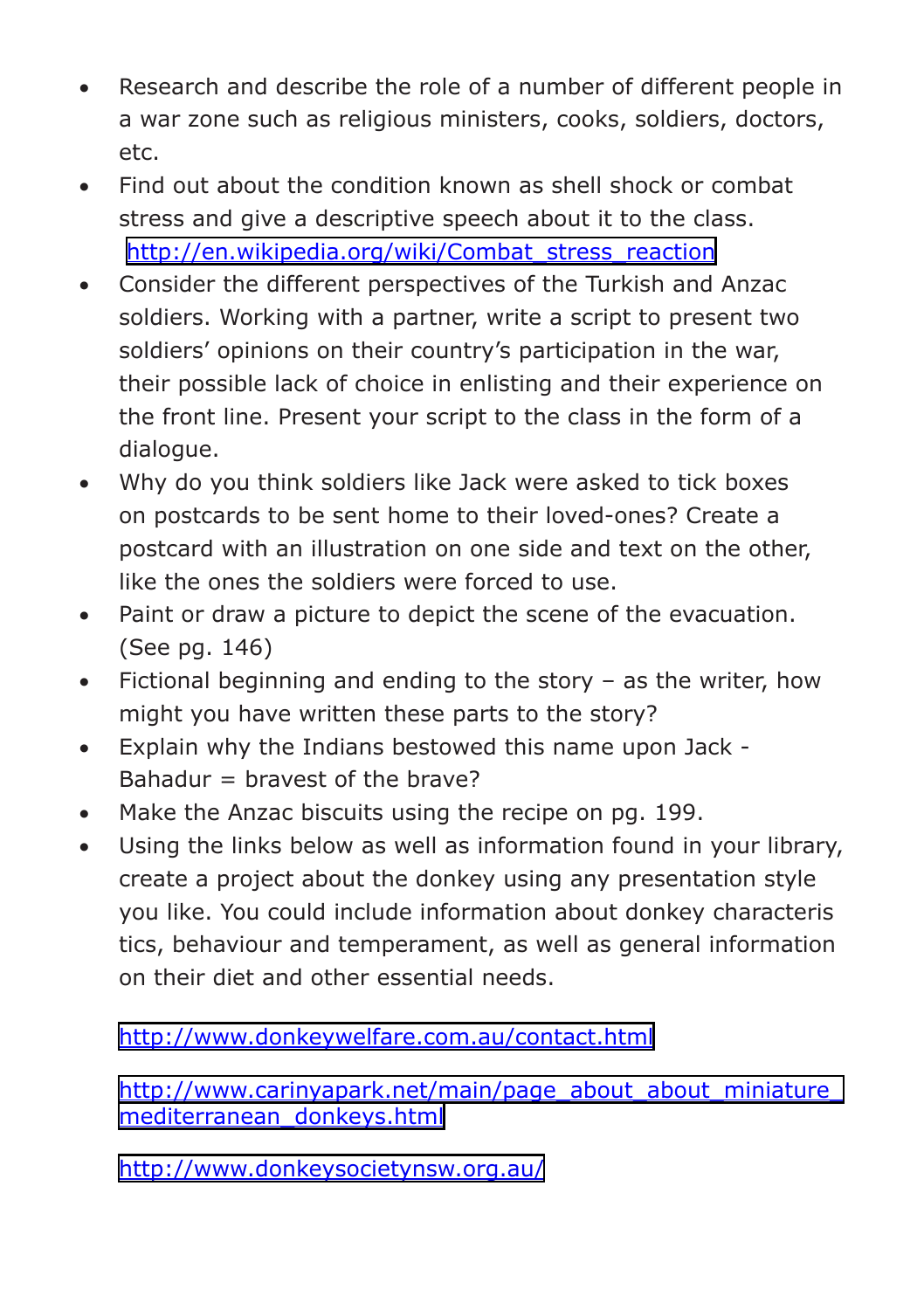# **Further Reading – Books by Jackie French**

#### **Animal Stars series**

- *The Goat Who Sailed the World*
- *The Dog Who Loved a Queen*
- *The Camel Who Crossed Australia*

## **Historical Fiction**

- *Hitler's Daughter*
- *Tom Appleby, Convict Boy*
- *They Came on Viking Ships*
- *The White Ship*
- *How the Finnegans Saved the Ship*
- *The Soldier on the Hill*
- *Daughter of the Regiment*
- *Walking the Boundaries*
- *Beyond the Boundaries*
- *Somewhere around the Corner*
- *Valley of Gold*
- *They Came on Viking Ships*
- *Macbeth and Son*
- *Pharaoh*
- *A Rose for the Anzac Boys*

# **Books about heroic animals**

*The Day of the Elephant*. by Barbara Ker Wilson illus. Frané Lessac *Animal Heroes* by Anthony Hill *Animal Heroes: True Rescue Stories* by Sandra Markle *The Silver Donkey* by Sonya Hartnett

## **Animals that have saved lives**

<http://www.compassionatecitizen.com/animalfeelings.pdf>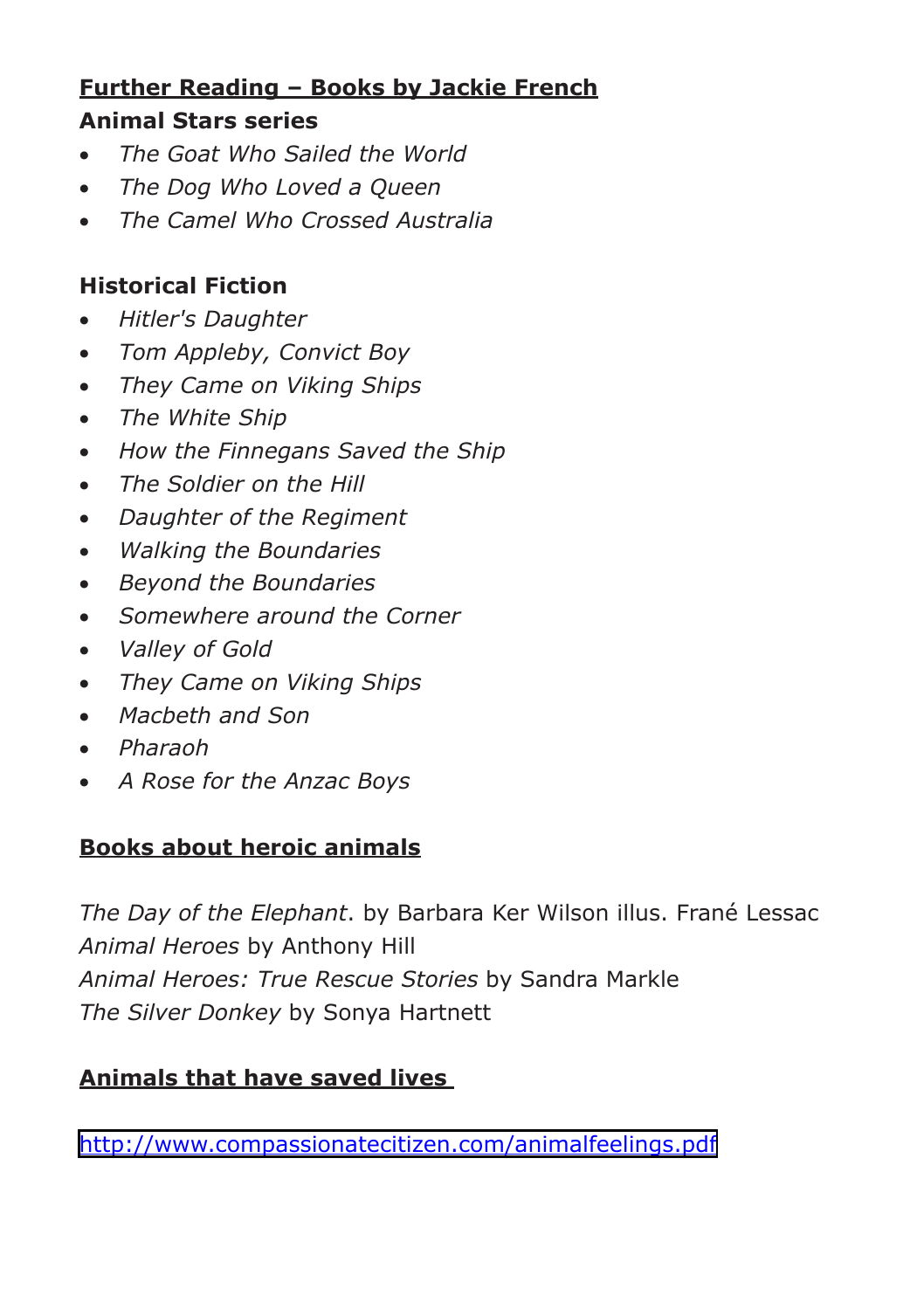#### **Other titles about WW 1**

[http://education.qld.gov.au/library/resource/currtopics/bestbooks/](http://education.qld.gov.au/library/resource/currtopics/bestbooks/worldwar-ls.html) [worldwar-ls.html](http://education.qld.gov.au/library/resource/currtopics/bestbooks/worldwar-ls.html)

#### **Fiction**

Small, Mary; Langridge, Anne; Anzac Day Commemoration Committee, Queensland 2001, *The unknown Australian soldier*, ANZAC Day Commemoration Committee, Aspley, Qld.

Greenwood, Mark 2008, *Simpson and his Donkey*, Walker Books, Australia.

Greenwood, Kerry 2001, *A different sort of real: the diary of Charlotte McKenzie, Melbourne 1918-1919*, Scholastic, Lindfield, N.S.W.

Jorgensen, Norman; Harrison-Lever, Brian (illus) 2002, *In Flanders Fields*, Sandcastle, Fremantle, W.A.

Ural, Serpil; Broadbent, Harvey (Ed) 2000, *Candles at Dawn*, Guldikeni Yayinlari, Yenisehir, Turkey.

#### **Non-Fiction**

Carlyon, Patrick 2004, *The Gallipoli story*, Penguin, Camberwell, Vic.

Hill, Anthony 2001, *Soldier Boy: the true story of Jim Martin the youngest ANZAC*, Penguin, Ringwood, Vic.